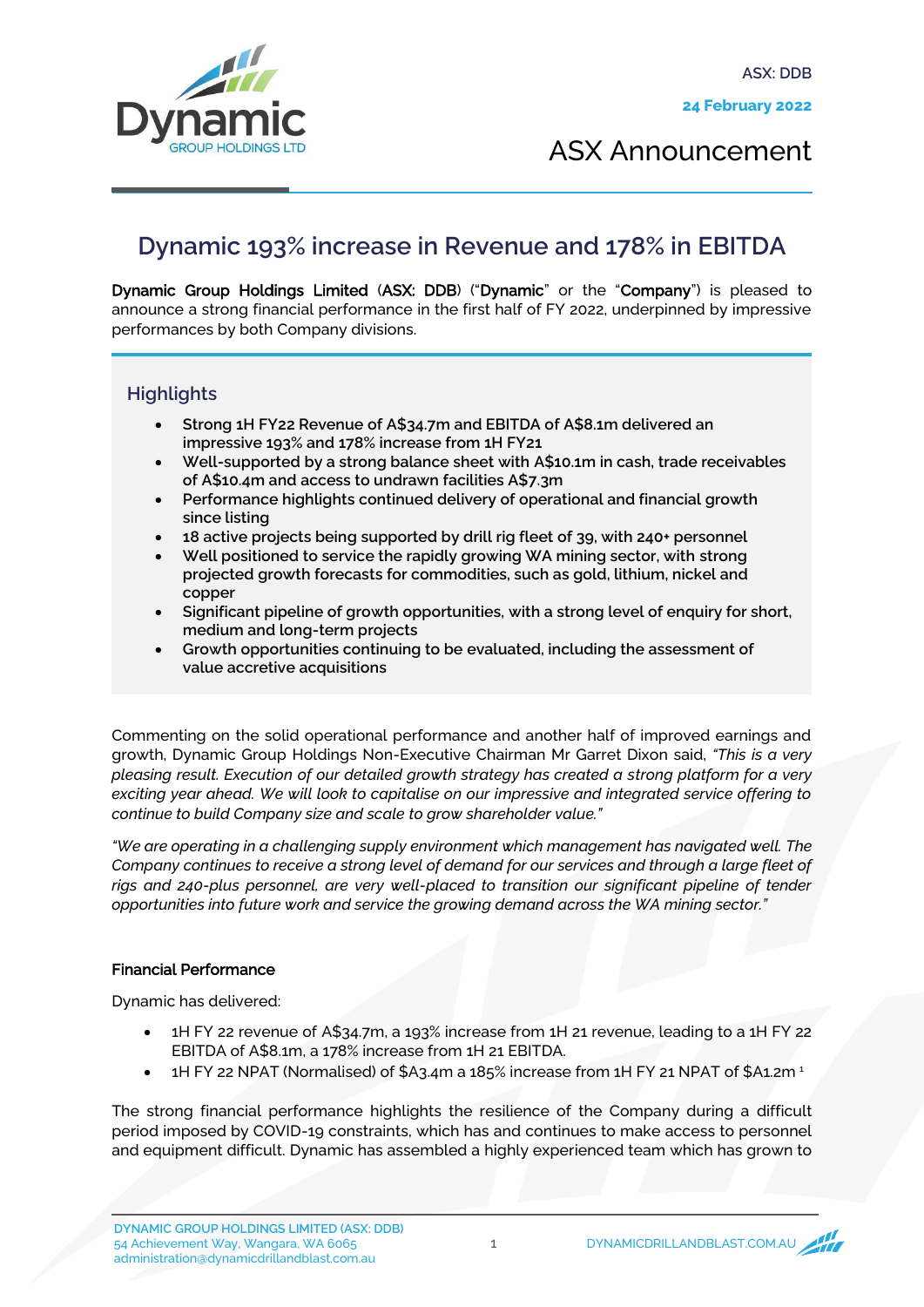**ASX: DDB**



ASX Announcement

over 240 personnel and provided the necessary capacity to ensure ongoing, successful outcomes for the Company's growing client base.

#### Operational Performance

During 1H, a wide base of projects were either continued or commenced across a diverse set of projects including gold, lithium, iron ore, civil / construction, nickel and copper.

The Drill and Blast Division delivered a high-level of execution, completing key milestones on a number of key projects. Multiple short-term projects were also undertaken.

Due to the ongoing demand and growing pipeline of tender opportunities, the Company purchased 3 additional drill rigs during the half, with latent capacity introduced to be deployed.

The Exploration Drilling Division (Orlando Drilling Pty Ltd) also experienced significant demand across long and short-term projects.

Orlando was selected by Global Lithium Resources (ASX:GL1) to complete a 60,000m RC drill program at their Marble Bar Project, which is now underway.

Orlando also entered into a number of smaller contracts, with ongoing exploration across the Pilbara, Murchison and Gold Field regions, focusing on a diverse mix of commodities including gold, lithium, nickel and copper.

#### Looking Ahead

Dynamic is in a strong financial position, with A\$10.1m in cash, trade receivables of A\$10.4m and access to undrawn facilities A\$7.3m.

The Company is well placed to service growing demand for specialist drill and blasting and exploration drilling and is focused on building the size, scale and service offering.

This announcement has been authorised by the Board of Dynamic Group Holdings Limited.

**Company Secretary** James Bahen Dynamic Group Holdings Limited administration@dynamicdrillandblast.com.au +61 8 6555 2950

**Investor and Media Enquiries:** Cameron Gilenko / Michael Weir Citadel-MAGNUS +61 466 984 953 / +61 0402 347 032